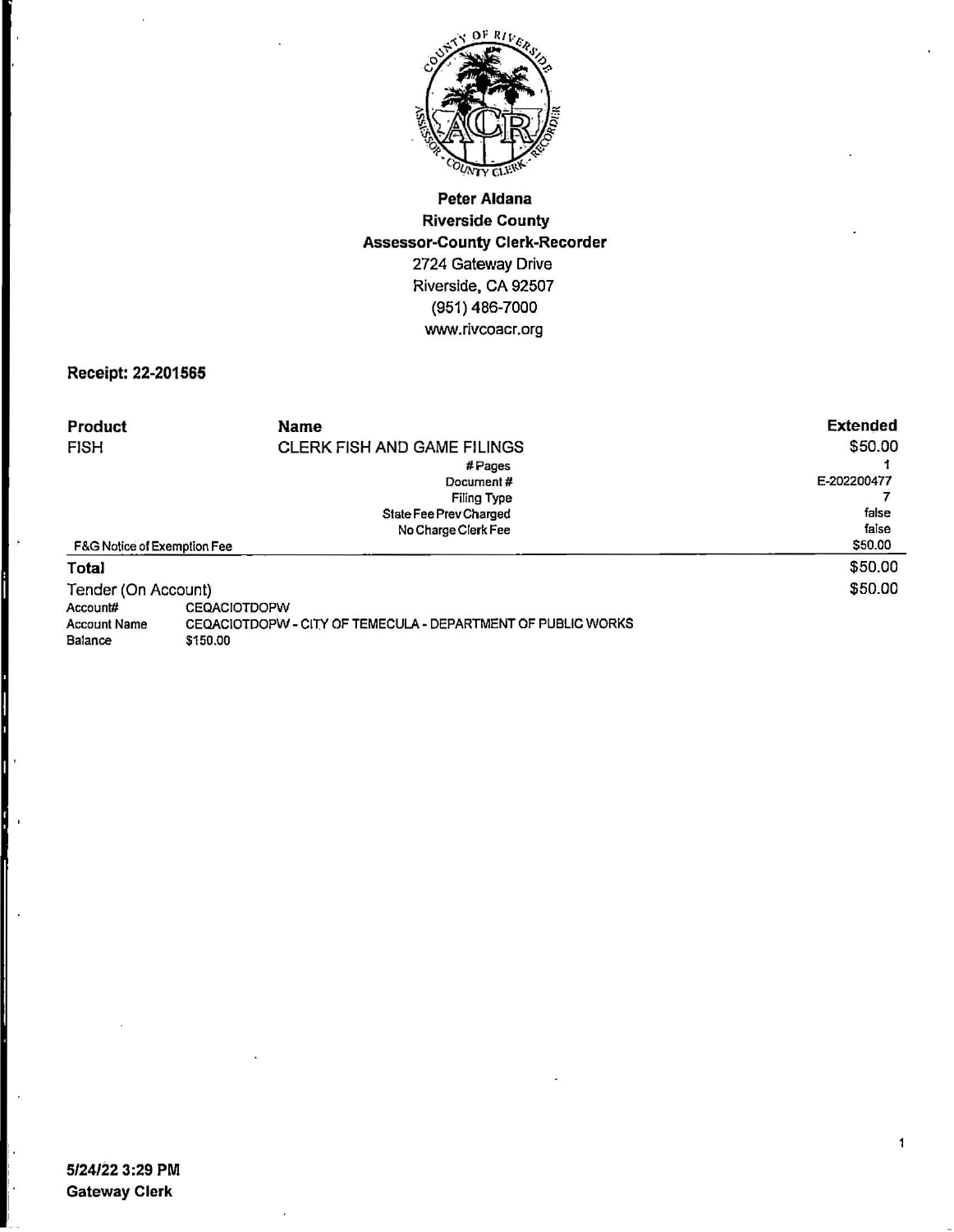| State of California - Department of Fish and Wildlife  |
|--------------------------------------------------------|
| 2022 ENVIRONMENTAL DOCUMENT FILING FEE<br>CASH RECEIPT |
|                                                        |
| $P(X, T) = P(X, T)$                                    |

DFW753.5a (REV. 01/01/22) Previously DFG 753.5a

 $\vdots$ 

ļ,

 $\ddot{\cdot}$ ŀ,

à  $\overline{a}$ 

 $\ddot{1}$ 

j,

|                                                                                                                                                                                                                                                                                                                                                                  |                                                         | <b>RECEIPT NUMBER:</b><br>22-201565    |                                            |
|------------------------------------------------------------------------------------------------------------------------------------------------------------------------------------------------------------------------------------------------------------------------------------------------------------------------------------------------------------------|---------------------------------------------------------|----------------------------------------|--------------------------------------------|
|                                                                                                                                                                                                                                                                                                                                                                  |                                                         |                                        | STATE CLEARINGHOUSE NUMBER (If applicable) |
| SEE INSTRUCTIONS ON REVERSE. TYPE OR PRINT CLEARLY.                                                                                                                                                                                                                                                                                                              |                                                         |                                        |                                            |
| <b>LEAD AGENCY</b><br><b>CITY OF TEMECULA</b>                                                                                                                                                                                                                                                                                                                    | <b>LEADAGENCY EMAIL</b><br>JENNY.MCCONVILLE@TEMECULACA. |                                        | DATE                                       |
| COUNTY/STATE AGENCY OF FILING                                                                                                                                                                                                                                                                                                                                    | GOV                                                     |                                        | 05/24/2022                                 |
| <b>RIVERSIDE</b>                                                                                                                                                                                                                                                                                                                                                 |                                                         |                                        | DOCUMENT NUMBER<br>E-202200477             |
| <b>PROJECT TITLE</b>                                                                                                                                                                                                                                                                                                                                             |                                                         |                                        |                                            |
| CITYWIDE CONCRETE AND SIDEWALK REPAIR LR22-0526 (PW22-01)                                                                                                                                                                                                                                                                                                        |                                                         |                                        |                                            |
| PROJECT APPLICANT NAME                                                                                                                                                                                                                                                                                                                                           | PROJECT APPLICANT EMAIL                                 |                                        | <b>PHONE NUMBER</b>                        |
| <b>JENNY MCCONVILLE</b>                                                                                                                                                                                                                                                                                                                                          | JENNY.MCCONVILLE@TEMECULACA.GOV                         |                                        | (951) 506-5171                             |
| PROJECT APPLICANT ADDRESS                                                                                                                                                                                                                                                                                                                                        | <b>CITY</b>                                             | <b>STATE</b>                           | <b>ZIP CODE</b>                            |
| 41000 MAIN STREET, PUBLIC WORKS DEPT - CIP                                                                                                                                                                                                                                                                                                                       | <b>TEMECULA</b>                                         | CA                                     | 92590                                      |
| PROJECT APPLICANT (Check appropriate box)<br>X Local Public Agency<br>School District                                                                                                                                                                                                                                                                            | Other Special District.                                 | State Agency                           | Private Entity                             |
| <b>CHECK APPLICABLE FEES:</b><br>Environmental Impact Report (EIR)<br>Mitigated/Negative Declaration (MND)(ND)<br>Certified Regulatory Program (CRP) document - payment due directly to CDFW<br>X Exempt from fee<br>X Notice of Exemption (attach)<br>CDFW No Effect Determination (attach)<br>Fee previously paid (attach previously issued cash receipt copy) |                                                         | \$3,539.25<br>\$2,548.00<br>\$1,203.25 | $\sim$                                     |
| □ Water Right Application or Petition Fee (State Water Resources Control Board only)                                                                                                                                                                                                                                                                             |                                                         | \$850.00<br>\$                         |                                            |
| County documentary handling fee                                                                                                                                                                                                                                                                                                                                  |                                                         | \$                                     | \$50.00                                    |
| $\Box$ Other                                                                                                                                                                                                                                                                                                                                                     |                                                         |                                        |                                            |
| <b>PAYMENT METHOD:</b>                                                                                                                                                                                                                                                                                                                                           |                                                         |                                        |                                            |
| $\Box$ Check<br>⊠ Other<br>$\Box$ Cash<br>$\Box$ Credit                                                                                                                                                                                                                                                                                                          | <b>TOTAL RECEIVED</b>                                   | \$                                     | \$50.00                                    |
| SIGNATURE<br>C. Sandral                                                                                                                                                                                                                                                                                                                                          | AGENCY OF FILING PRINTED NAME AND TITLE<br>Deputy       |                                        |                                            |
|                                                                                                                                                                                                                                                                                                                                                                  |                                                         |                                        |                                            |